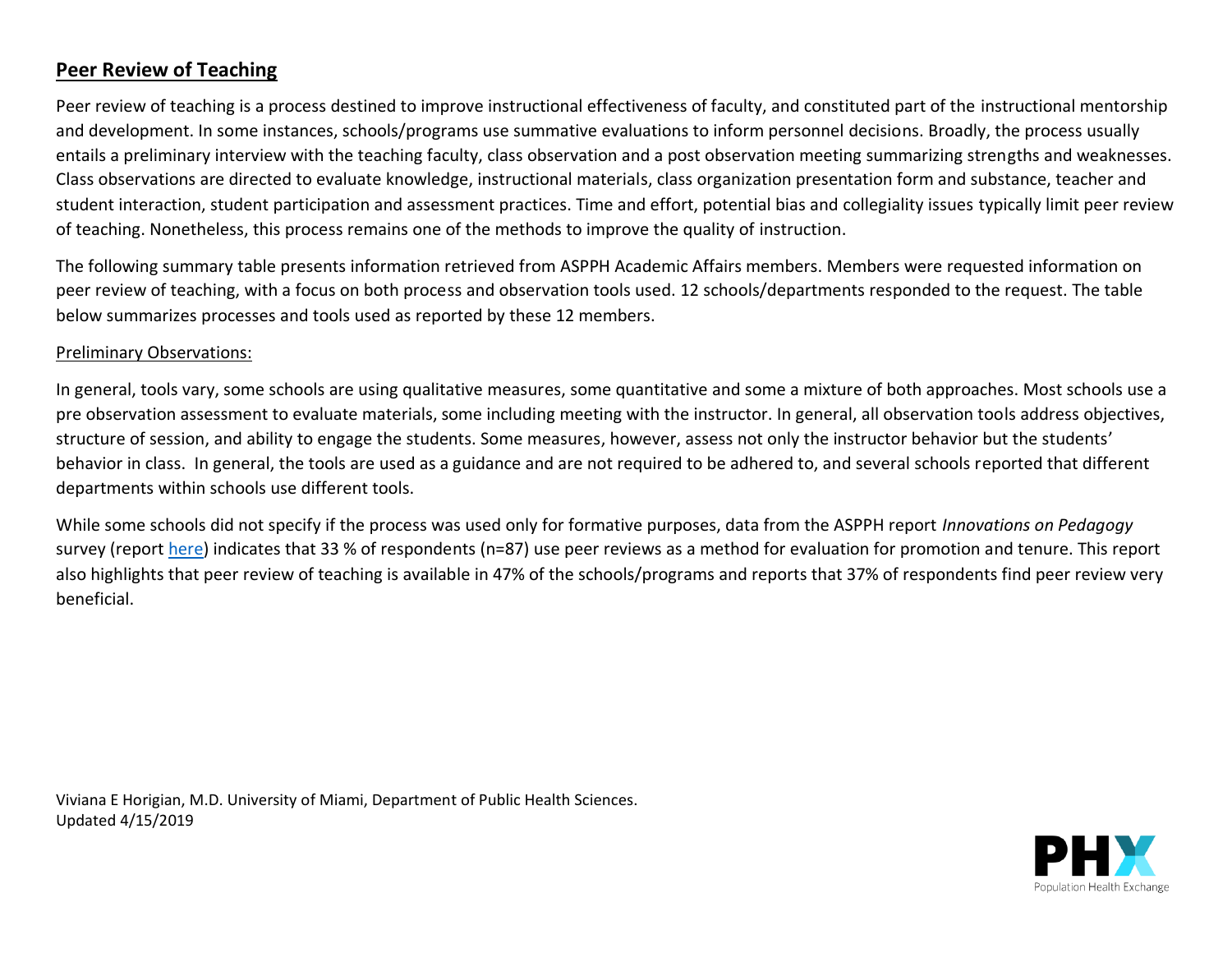#### **1. Colorado School of Public Health – Department of Epidemiology**

| <b>Process used</b>                                                                                                                                                                                                                                                                                         | <b>Tool used</b> | Domains assessed as part of the observation                                                                                                                                                                                                                                                                                                                                                                                                                                                                                   | <b>Final purpose</b>                                                                                                                                       |
|-------------------------------------------------------------------------------------------------------------------------------------------------------------------------------------------------------------------------------------------------------------------------------------------------------------|------------------|-------------------------------------------------------------------------------------------------------------------------------------------------------------------------------------------------------------------------------------------------------------------------------------------------------------------------------------------------------------------------------------------------------------------------------------------------------------------------------------------------------------------------------|------------------------------------------------------------------------------------------------------------------------------------------------------------|
| 1. a. Pre-class review of syllabus for:<br>appropriateness, clarity of goals,<br>measurable learning objectives,<br>planned activities and appropriate<br>methods, cultural relevance and<br>high expectations<br>b. Pre-conference meeting to<br>understand goals and expectations<br>In-class observation | $N/S^*$          | In-class observation<br>Form includes statements and invites for suggestions:<br>Evidence of student learning (attentive, ask questions, answer<br>questions, solve problems)<br>Class teaching style and methods: instructor knows the subject,<br>enthusiastic, has high expectations, creates comfortable learning<br>environment, presents clear and well-organized lectures,<br>communicates clearly, interacts with students, expects students to<br>prepare before class, encourages students' participation, provides | Class observation<br>notes and post-<br>observation go to<br>the instructor and<br>are shared with<br>departmental chair<br>or committee.<br>Importance of |
| 3. Summary of observations -                                                                                                                                                                                                                                                                                |                  | constructive feedback, teaches students how to think, assesses                                                                                                                                                                                                                                                                                                                                                                                                                                                                | emphasizing the                                                                                                                                            |
| areas of strength, post-observation<br>meeting and recommendation                                                                                                                                                                                                                                           |                  | learning throughout the class, adapts teaching to in-class<br>assessment                                                                                                                                                                                                                                                                                                                                                                                                                                                      | constructive nature<br>of the observation                                                                                                                  |

#### **2. Colorado School of Public Health – Department of Epidemiology (online courses)**

| <b>Process used</b>    | Tool used | Domains assessed as part of the observation                                                       | Final purpose |
|------------------------|-----------|---------------------------------------------------------------------------------------------------|---------------|
| Online evaluation form | N/S       | Feasibility of finding and accessing the information (syllabus, calendar of assignments, courses, | N/S           |
|                        |           | quizzes, examinations, discussion, requirements of synchronous or asynchronous courses)           |               |

#### **3. Colorado School of Public Health – Department of Environmental Sciences**

| <b>Process used</b>                 | Tool used | Domains assessed as part of the observation                                                                                                                                                                                                                                                                                                                      | <b>Final purpose</b> |
|-------------------------------------|-----------|------------------------------------------------------------------------------------------------------------------------------------------------------------------------------------------------------------------------------------------------------------------------------------------------------------------------------------------------------------------|----------------------|
| Peer observation $\mid N/S \rangle$ |           | Open-ended evaluation on instructors command of material, clarity of presentation, apparent quality<br>of preparation, effectiveness of their use of teaching aids (PowerPoint, whiteboard, overhead, etc.),<br>encouragement and use of student feedback during lectures and discussions, additional<br>suggestions/comments about the course and/or instructor | N/S                  |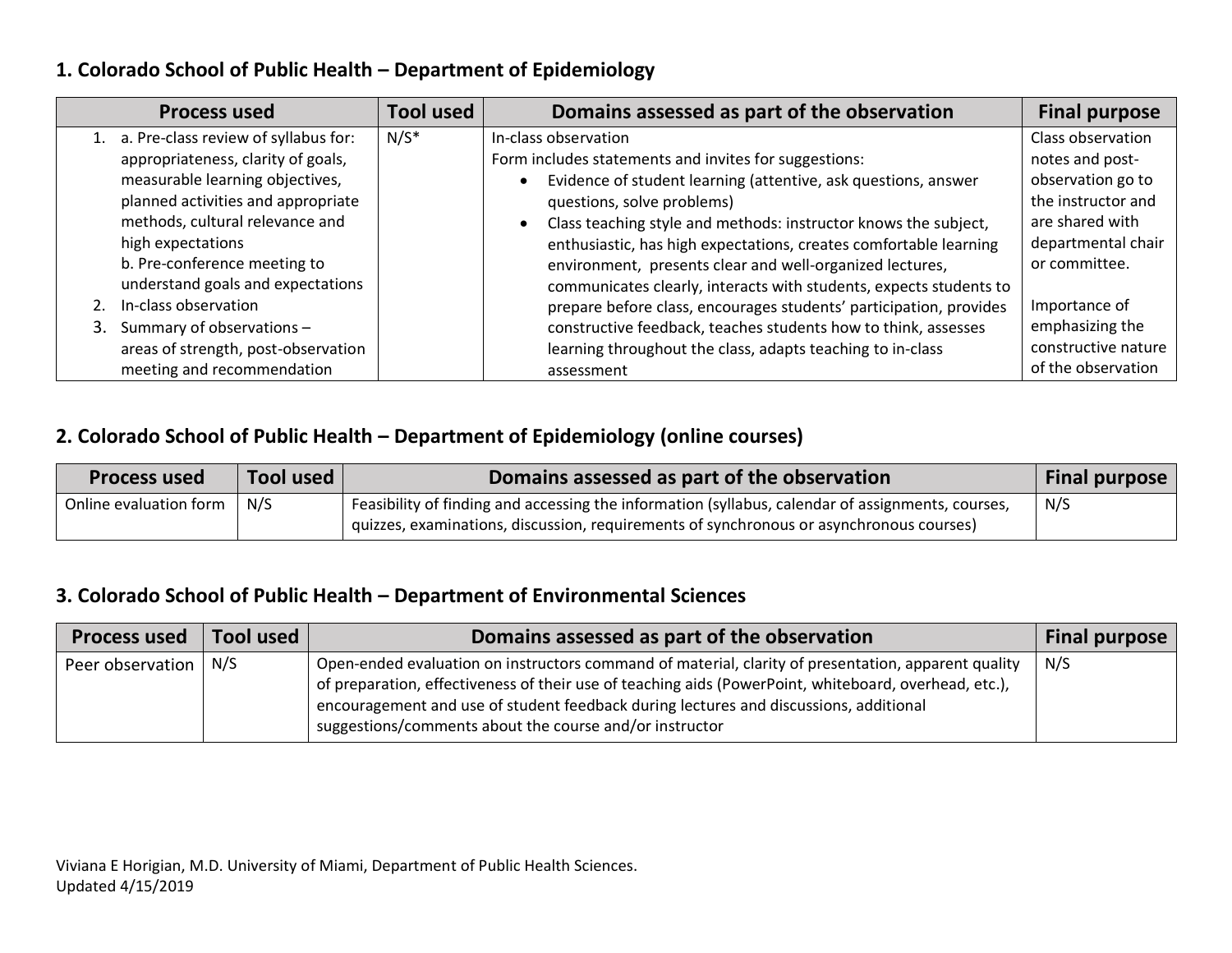## **4. University of North Carolina Gillings School of Global Public Health**

| <b>Tool used</b><br>Domains assessed as part of the observation<br><b>Final purpose</b><br><b>Process used</b>                                                                                                                                                                                                                                                                                                                                                                                                                                                                                                                                                                                                                                                                                                                                                                                                                                                                                                                              |  |
|---------------------------------------------------------------------------------------------------------------------------------------------------------------------------------------------------------------------------------------------------------------------------------------------------------------------------------------------------------------------------------------------------------------------------------------------------------------------------------------------------------------------------------------------------------------------------------------------------------------------------------------------------------------------------------------------------------------------------------------------------------------------------------------------------------------------------------------------------------------------------------------------------------------------------------------------------------------------------------------------------------------------------------------------|--|
| The forms are a guide and<br>Open-ended questions<br>Adapted<br>3 step:<br>each department within<br>Pre-observation conference -<br>Knowledge of Subject Matter (mastery)<br>from<br>4.<br>the school uses different<br>with interview guide focused on<br>Sorcinelli<br>Organization and Clarity (structure, teaching strategy and<br>$\bullet$<br>Observation<br>goal and expectation of class,<br>guides. The form adapted<br>closure)<br>students, and teaching style<br>from Sorcinelli represents<br>Guide<br>Instructor-student interaction - discussion, kind of<br>$\bullet$<br>one of the forms in use.<br>5. Classroom observation<br>questions, level of questions, what is it done with the<br>6. Post-observation conference -<br>questions and responses<br>Peer observation of<br>with interview guide focused on<br>Presentation and enthusiasm<br>teaching is a requirement<br>reflections, including areas for<br>Student behavior<br>for APT.<br>improvement<br>Overall observations on instructor's teaching behavior |  |

#### **5. Yale School of Public Health**

| <b>Process used</b>                                                                                                                              | Tool used                                                                                                                                                                                                                                                                                                                                                                                  | Domains assessed as part of the observation                                                                                                                                                                                                                                                                                                                                                                                                                                                                                                                                                                                                                   | <b>Final purpose</b>                                                                                                        |
|--------------------------------------------------------------------------------------------------------------------------------------------------|--------------------------------------------------------------------------------------------------------------------------------------------------------------------------------------------------------------------------------------------------------------------------------------------------------------------------------------------------------------------------------------------|---------------------------------------------------------------------------------------------------------------------------------------------------------------------------------------------------------------------------------------------------------------------------------------------------------------------------------------------------------------------------------------------------------------------------------------------------------------------------------------------------------------------------------------------------------------------------------------------------------------------------------------------------------------|-----------------------------------------------------------------------------------------------------------------------------|
| In-class behavioral<br>assessment of<br>what the<br>instructor and<br>student are doing<br>each minute from<br>start to finish of<br>the session | Modified version of Classroom<br><b>Observation Protocol for</b><br>Undergraduate STEM (COPUS)<br>(Smith MK, Jones FHM, Gilbert SL, and<br>Wieman CE. 2013. The Classroom<br><b>Observation Protocol for</b><br>Undergraduate STEM (COPUS): a New<br>Instrument to Characterize University<br><b>STEM Classroom Practices. CBE-Life</b><br>Sciences Education, Vol 12(4), pp. 618-<br>627) | Every two minutes student and instructor behaviors should be checked off<br>under the following categories:<br>Student behavior: listening and taking notes, problem-solving,<br>discussing in group, working in groups, answering questions,<br>asking questions, engaged in class discussion, making a prediction<br>or experiment, presentation by student, quiz/test or waiting<br>Instructor behavior: lecturing, writing, follow up, posting<br>$\bullet$<br>questions, listening, or answering questions, guiding the class, one<br>on one extended discussion with one student, showing a demo<br>experiment or simulation, administration or waiting | Class observation<br>and subsequent<br>consultation are<br>shared only with<br>the instructor for<br>formative<br>purposes. |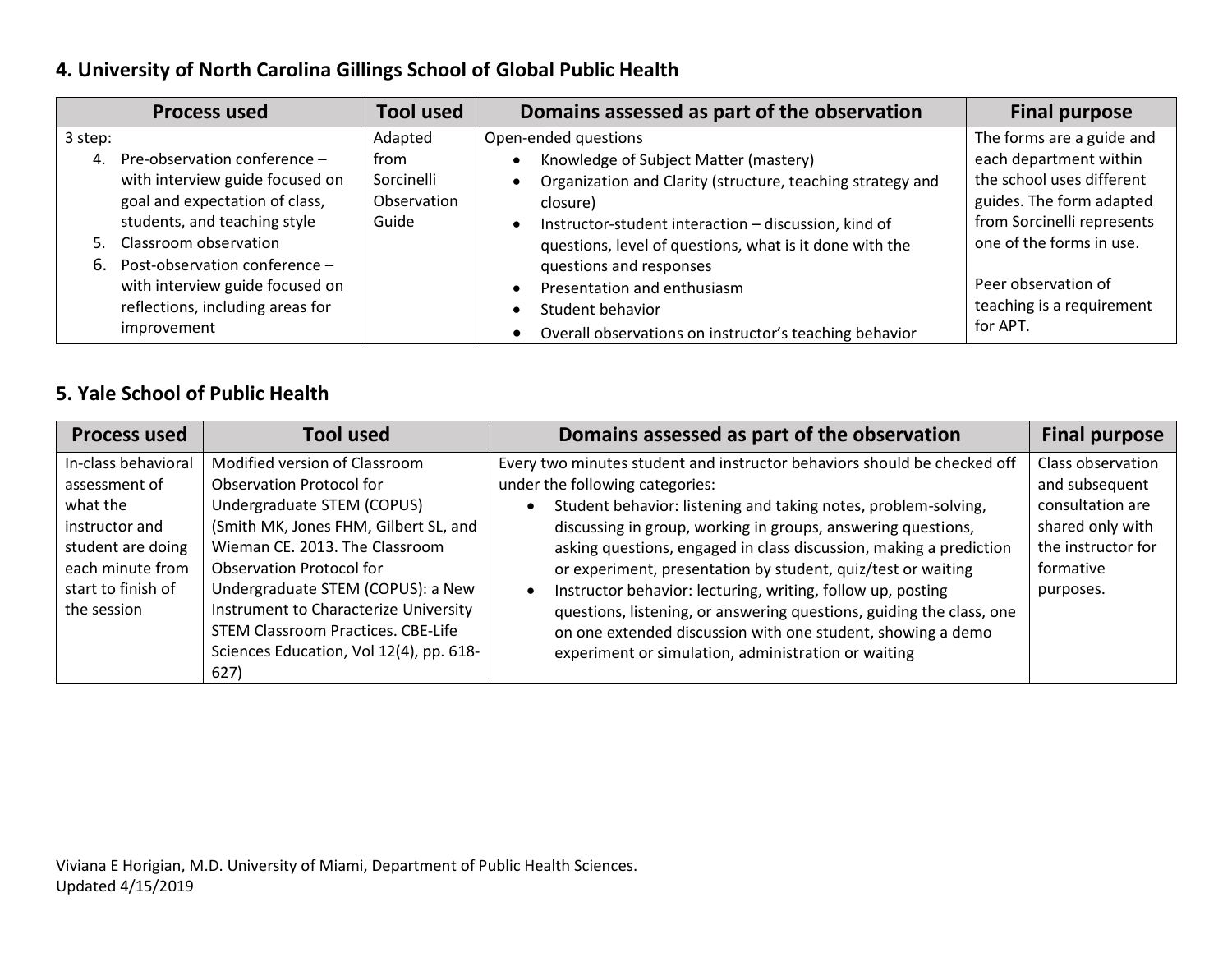#### **6. Emory University Rollins School of Public Health**

| <b>Process used</b>  | <b>Tool used</b>                                                                                                                                 | Domains assessed as part of the observation                                                                                                                                                                                                | <b>Final purpose</b>                                                                                                                                                                                         |
|----------------------|--------------------------------------------------------------------------------------------------------------------------------------------------|--------------------------------------------------------------------------------------------------------------------------------------------------------------------------------------------------------------------------------------------|--------------------------------------------------------------------------------------------------------------------------------------------------------------------------------------------------------------|
| In-class observation | Office of Evidence Based<br>Learning, Department of<br><b>Behavioral Sciences and</b><br>Health Education,<br>Rollins School of Public<br>Health | 3 areas evaluated in a Likert scale (yes, somewhat, no, N/A)<br>Lesson organization<br>Lesson implementation - including focus on application, 7 areas<br>Delivery and Style - 6 areas<br>Strengths<br>Weaknesses and areas of improvement | The use of the form is not<br>mandatory. It is used only upon<br>request by teaching faculty who<br>want to demonstrate<br>professional development in the<br>area of teaching as part of the<br>APT packet. |

# **7. Penn State Department of Public Health Sciences (online)**

| <b>Process used</b> | <b>Tool used</b> | Domains assessed as part of the observation                                               | <b>Final purpose</b> |
|---------------------|------------------|-------------------------------------------------------------------------------------------|----------------------|
| Online assessment   | Adapted from     | Availability/evidence of good practices on:                                               | N/S                  |
| for online courses  | Penn State       | contact between students and faculty, reciprocity among students, active learning, prompt |                      |
|                     |                  | feedback, time to task, high expectations, diverse ways of learning                       |                      |

# **8. Penn State Department of Public Health Sciences**

| <b>Process used</b>                                       | <b>Tool used</b> | Domains assessed as part of the observation | <b>Final purpose</b> |
|-----------------------------------------------------------|------------------|---------------------------------------------|----------------------|
| Peer Review Activity Guide on process and tools including | Penn State       | Likert scale                                | Appears to affect    |
| a first phase for selection and scheduling of peer        |                  | Variety and pacing of instruction           | promotion and tenure |
| observations                                              |                  | Organization                                |                      |
| 1. Pre-observation: lesson plan, teaching style,          |                  | <b>Presentation skills</b>                  |                      |
| focus of observation instructor response to               |                  | Clarity                                     |                      |
| student evaluations                                       |                  | Content knowledge                           |                      |
| 2. Review of student evals and syllabus                   |                  | Rapport                                     |                      |
| Class observation                                         |                  | General                                     |                      |
| Post observation<br>4.                                    |                  | Comments on teaching methods and            |                      |
| a. student focus groups                                   |                  | instructional strategies                    |                      |
| b. post-observation assessment - instructor               |                  | Summary checklist                           |                      |
| reflection (on lesson and teaching style)                 |                  |                                             |                      |
| 5. Evaluation: discussion and improvement plan            |                  |                                             |                      |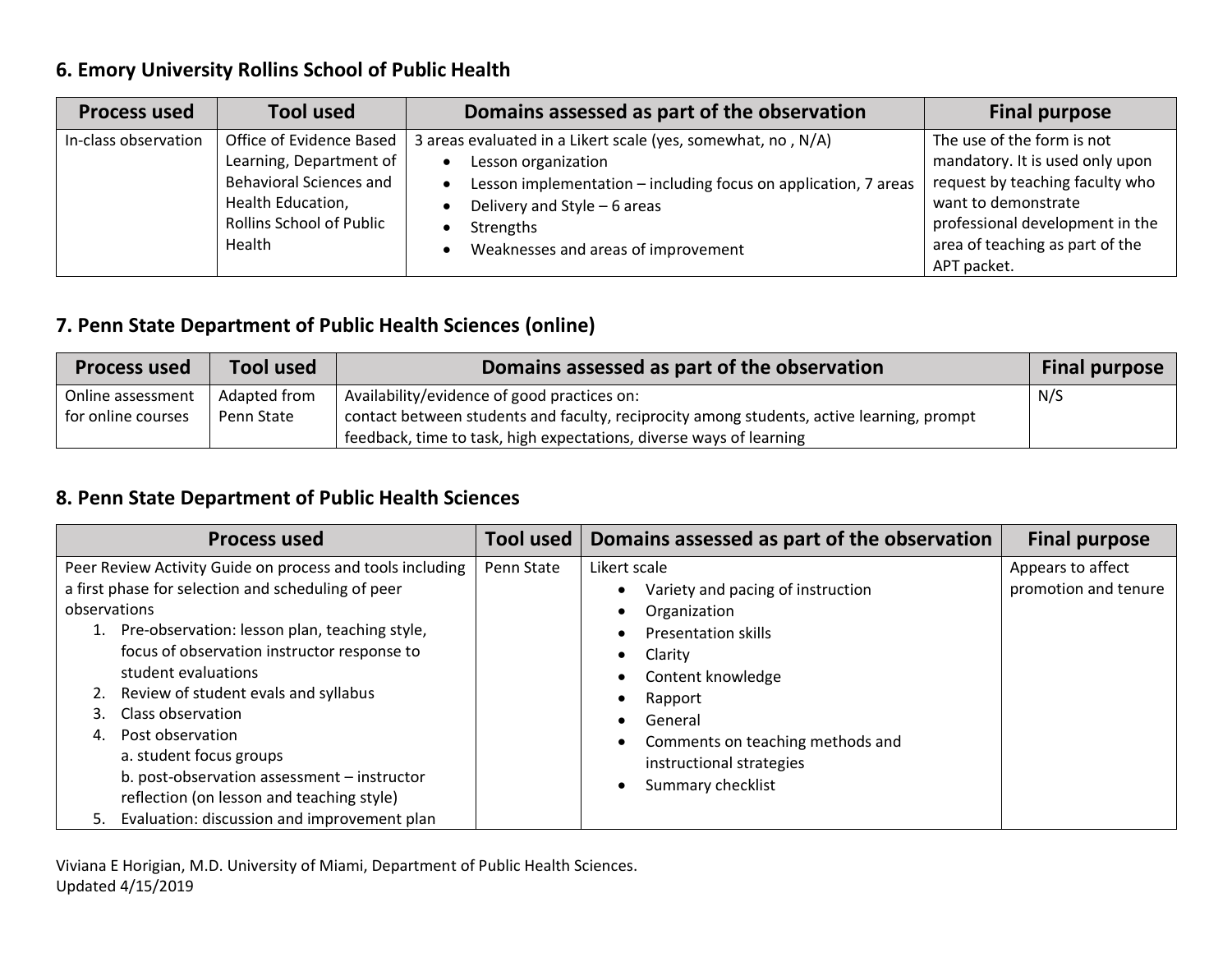## **9. University of Arizona Mel and Enid Zuckerman College of Public Health**

| <b>Process used</b> | <b>Tool used</b> | Domains assessed as part of the observation                                                                                     | <b>Final purpose</b> |
|---------------------|------------------|---------------------------------------------------------------------------------------------------------------------------------|----------------------|
| Observation of      | Adapted from     | Organized in 8 areas, but only 20 items within these areas are selected for observation                                         | N/S                  |
| teaching            | Baskamp and      |                                                                                                                                 |                      |
|                     | University of    | Likert scale on 4 points (very evident, evident mostly, evident during a portion of the class, not                              |                      |
| Observation tool    | Minnesota        | evident at all)                                                                                                                 |                      |
|                     |                  | Lesson organization (other items included as opportunities to apply, frequent checks on                                         |                      |
| Documentation       |                  | student performance)                                                                                                            |                      |
| assisted by the     |                  | Content and knowledge                                                                                                           |                      |
| observation         |                  | Relevance                                                                                                                       |                      |
| template            |                  | Presentation                                                                                                                    |                      |
|                     |                  | Instructor-student interaction                                                                                                  |                      |
|                     |                  | Collaborative learning techniques - focus on group task promoting learning objectives and<br>engagement of non-engaged students |                      |
|                     |                  | Lesson implementation - use of questions, probing, adequate pacing, promotion of critical<br>thinking                           |                      |
|                     |                  | Instructional material - what and how                                                                                           |                      |
|                     |                  | Student responses - student behavior                                                                                            |                      |
|                     |                  | What students learned                                                                                                           |                      |
|                     |                  | Strengths and weaknesses                                                                                                        |                      |

#### **10. University of Minnesota School of Public Health**

|          | <b>Process used</b>                                                                                                                                       | <b>Tool used</b>    | Domains assessed as part of the                                                                                    | <b>Final purpose</b> |
|----------|-----------------------------------------------------------------------------------------------------------------------------------------------------------|---------------------|--------------------------------------------------------------------------------------------------------------------|----------------------|
|          |                                                                                                                                                           |                     | observation                                                                                                        |                      |
|          | 1. Observation of teaching                                                                                                                                | Peer Observation of | Observation of Teaching - open-ended                                                                               | N/S                  |
|          | 2. Peer review of class assignments and assessments: 4<br>p Likert scales                                                                                 | Teaching protocol   | Context or Background - setting                                                                                    |                      |
| 3.<br>4. | Peer review of examples of student performance: 4 p<br>Likert scale (appears to be overall and includes grade<br>distribution)<br>Peer review of syllabus |                     | Observation areas:<br>Instructor goals<br>1.<br>Significance of class activities<br>2.<br>Student engagement<br>3. |                      |
|          |                                                                                                                                                           |                     | Examination of student achievement goals<br>4.<br>Best practices: Assessments                                      |                      |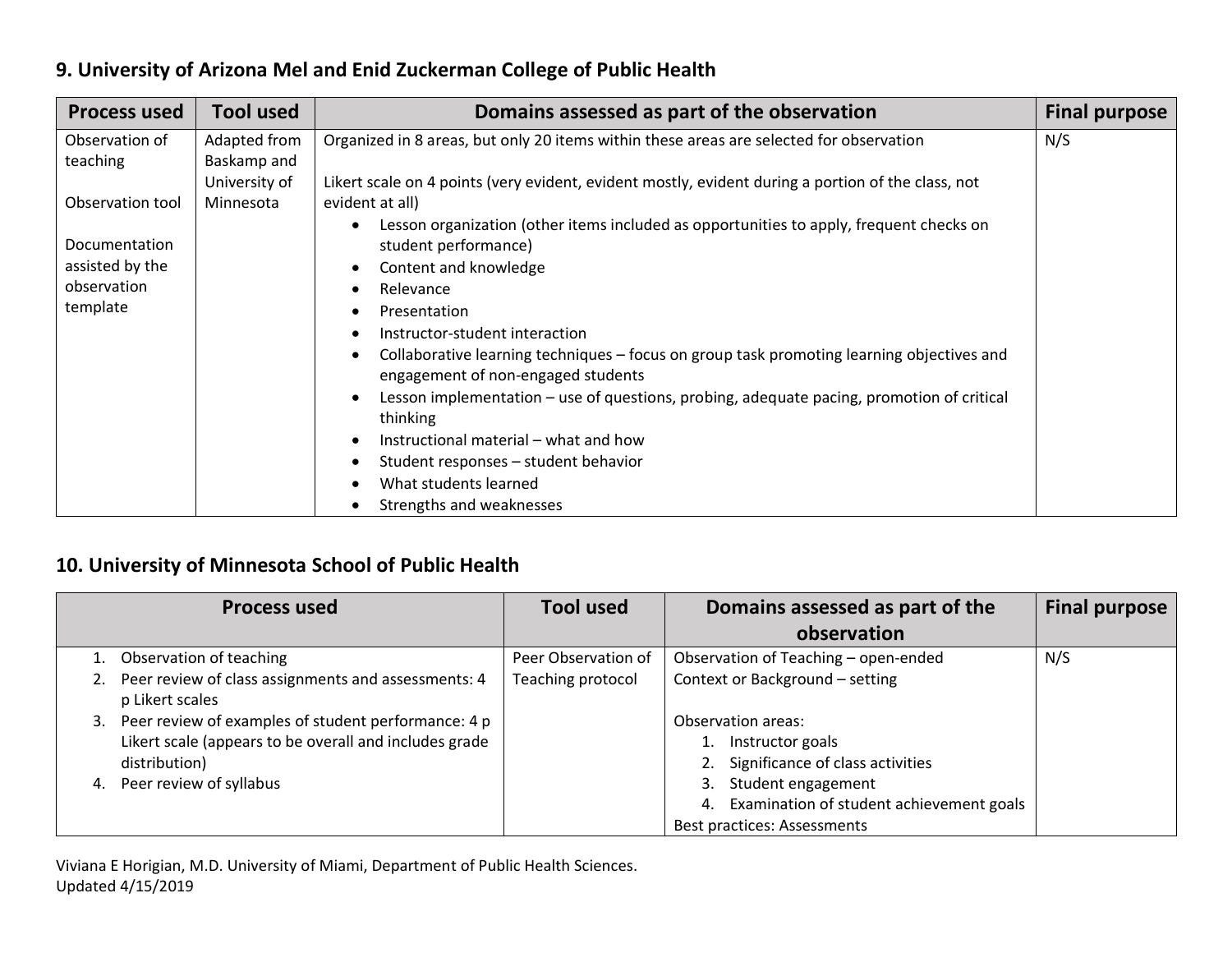## **11. Albany State University of New York School of Public Health**

| <b>Process used</b>        | <b>Tool used</b>          | Domains assessed as part of the observation                               | <b>Final purpose</b>  |
|----------------------------|---------------------------|---------------------------------------------------------------------------|-----------------------|
| Peer observation checklist | Peer observation template | Observation - all based on instructor behavior                            | The form is only a    |
|                            |                           |                                                                           | guide suggested by    |
|                            |                           | Check off if observed or not and provide comments on the following areas: | the university's      |
|                            |                           | Clear communication                                                       | teaching center.      |
|                            |                           | Examples and communication                                                | Departments use it at |
|                            |                           | Activities for student engagement                                         | their discretion.     |
|                            |                           | Challenges for students to think critically                               |                       |
|                            |                           | Activities to assess understanding                                        | Peer observation of   |
|                            |                           | Student to student interaction                                            | teaching is expected  |
|                            |                           | Links to previously learned concepts                                      | by departments and it |
|                            |                           | Use of visual and handouts                                                | is part of the        |
|                            |                           | Requirement of students to be active                                      | promotion process.    |

## **12. Thomas Jefferson University College of Population Health**

| <b>Process used</b> | <b>Tool used</b>           | Domains assessed as part of the observation                                      | <b>Final purpose</b> |
|---------------------|----------------------------|----------------------------------------------------------------------------------|----------------------|
| Observation         | Kent State                 | 5 point Likert scale (from excellent to poor)                                    | N/S                  |
|                     | College of Public Health - | Assesses number of students present                                              |                      |
|                     | evaluation form            | Overall experience                                                               |                      |
|                     |                            | Assessment of material on overall level of difficulty and workload               |                      |
|                     |                            | Assessment review                                                                |                      |
|                     |                            | Physical conditions of room                                                      |                      |
|                     |                            | Student respect                                                                  |                      |
|                     |                            | Questions with ratings on strongly agree to strongly disagree, based on the type |                      |
|                     |                            | of class (lecture, Problem-Based Learning, or Socratic/discussion-based)         |                      |
|                     |                            | Knowledge of the class                                                           |                      |
|                     |                            | Narrative section for the observer                                               |                      |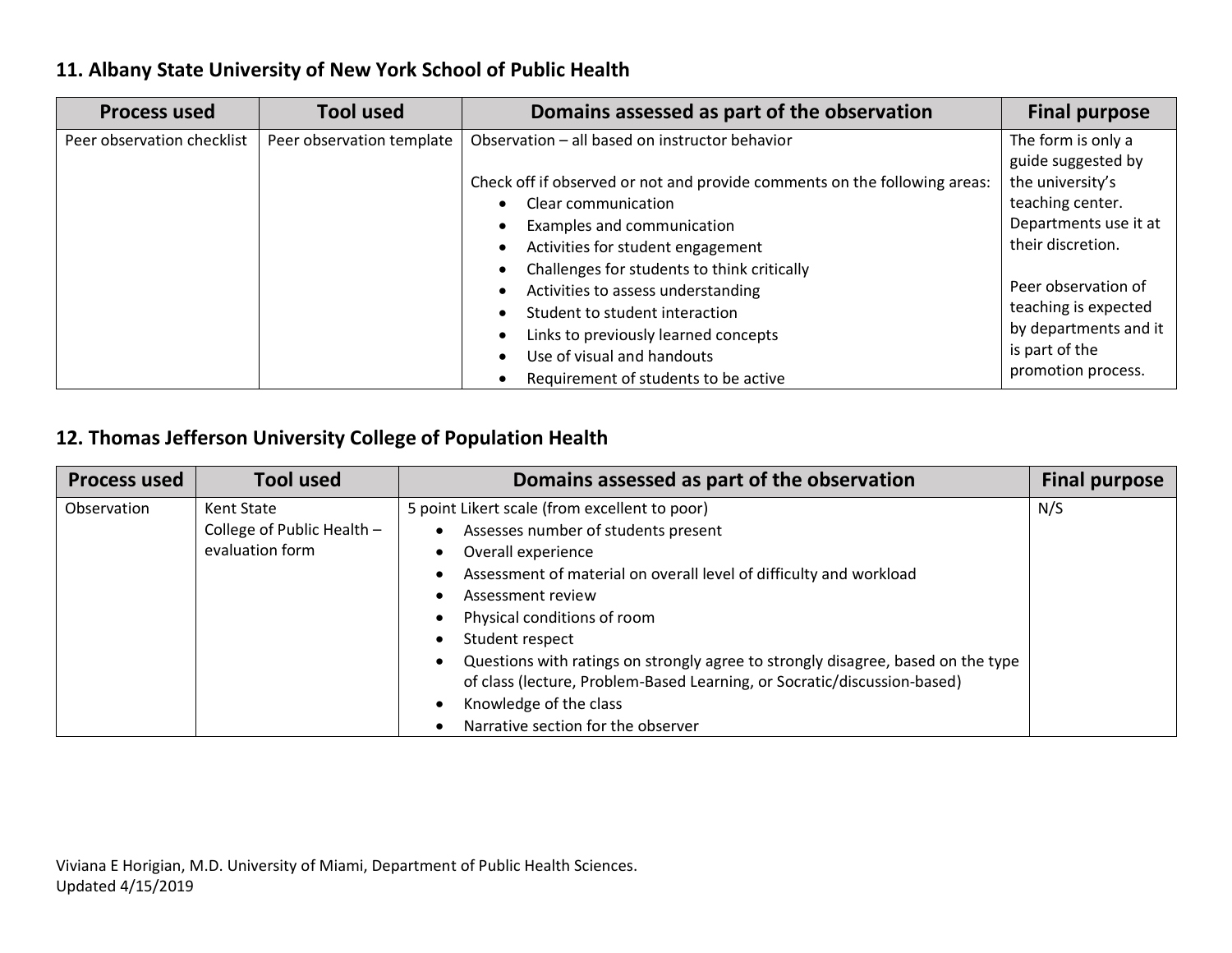## **13. University of Maryland School of Public Health**

| <b>Process used</b>                                                                                                                                                                                                                                                                                                                                                     | Tool used                                       | Domains assessed as part of the observation                                                                                                                                                                                                                                       | <b>Final purpose</b>                                                                   |
|-------------------------------------------------------------------------------------------------------------------------------------------------------------------------------------------------------------------------------------------------------------------------------------------------------------------------------------------------------------------------|-------------------------------------------------|-----------------------------------------------------------------------------------------------------------------------------------------------------------------------------------------------------------------------------------------------------------------------------------|----------------------------------------------------------------------------------------|
| Process:<br>1. Pre-class meeting - course goals, strategies, and<br>questions to get feedback on<br>2. Classroom - at least one, but more if it has multiple                                                                                                                                                                                                            | Peer<br><b>Teaching</b><br>Observation<br>Guide | Class observation ranked in Likert scale (yes, mostly,<br>somewhat, no)<br>Logistics<br>$\bullet$<br>Start and end on time<br>$\bullet$                                                                                                                                           | The Peer Teaching<br><b>Observation Guide</b><br>is only a guide for<br>evaluation of  |
| components observation<br>3. Post-observation meeting - discussion to enhance<br>teaching effectiveness student engagement, course<br>efficiency, list of questions to guide the discussion<br>(around strengths and weaknesses)<br>Synthesis and documentation both the instructor and<br>4.<br>the observer can prepare a summary to reflect on the<br>three meetings |                                                 | Well prepared<br>$\bullet$<br>Class was used effectively<br>$\bullet$<br>The student experience<br>$\bullet$<br>Students were actively engaged in class<br>$\bullet$<br>Questions were addressed<br>Positive environment<br>$\bullet$<br>Tools were used effectively<br>$\bullet$ | teaching.<br>Peer observation<br>of teaching is a<br>requirement for<br>promotion/APT. |

## **14. University of Miami Department of Public Health Sciences**

| <b>Process used</b>                                             | <b>Tool used</b>                | Domains assessed as part of the observation                                                                                                                                                                                                                                                                                                                                                                                                          | <b>Final purpose</b>                |
|-----------------------------------------------------------------|---------------------------------|------------------------------------------------------------------------------------------------------------------------------------------------------------------------------------------------------------------------------------------------------------------------------------------------------------------------------------------------------------------------------------------------------------------------------------------------------|-------------------------------------|
| Observation,<br>post-observation<br>meeting, written<br>summary | Teaching<br>Observation<br>Form | 6 point Likert scale (improvement necessary, effective, highly effective)<br>Lecture-based<br>Introduction – clear objectives stated, assessment of needs, gained attention and motivation<br>Body of lecture - clear organization, instructional material, and methods, use of transitions<br>Conclusion<br>Teacher dynamics - effective communication, engagement, encouraged further learning, well-<br>prepared<br>Strengths and recommendations | For teaching<br>development<br>only |